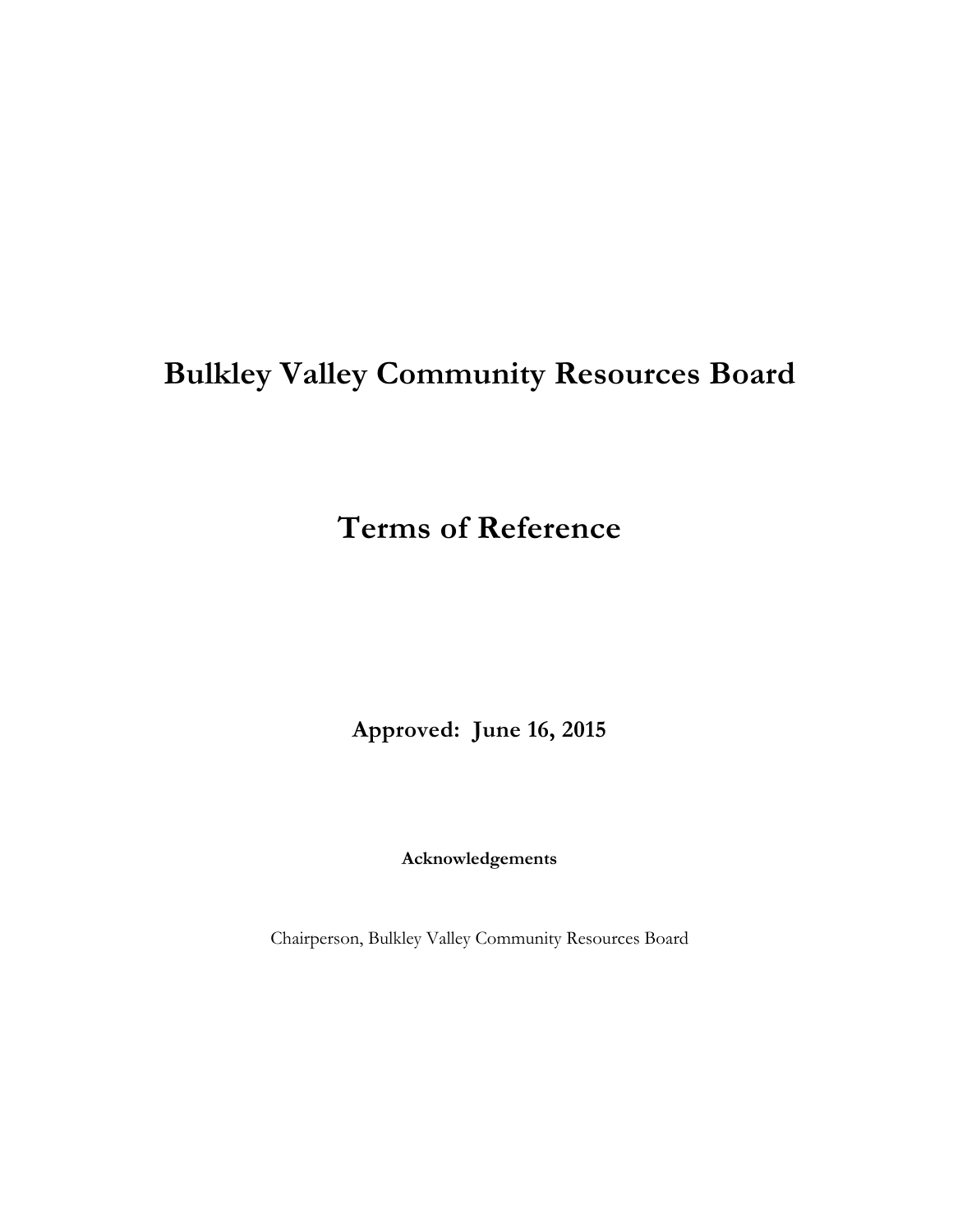## **Table of Contents**

| 1.0  |                                                               |  |
|------|---------------------------------------------------------------|--|
| 2.0  |                                                               |  |
| 3.0  |                                                               |  |
| 4.0  |                                                               |  |
| 5.0  |                                                               |  |
| 6.0  |                                                               |  |
| 7.0  |                                                               |  |
| 8.0  |                                                               |  |
| 9.0  |                                                               |  |
| 10.0 |                                                               |  |
| 11.0 |                                                               |  |
| 12.0 |                                                               |  |
| 13.0 |                                                               |  |
| 14.0 |                                                               |  |
| 15.0 |                                                               |  |
| 16.0 | Amendments to the Land and Resource Management Plan (LRMP) 13 |  |
| 17.0 |                                                               |  |
|      |                                                               |  |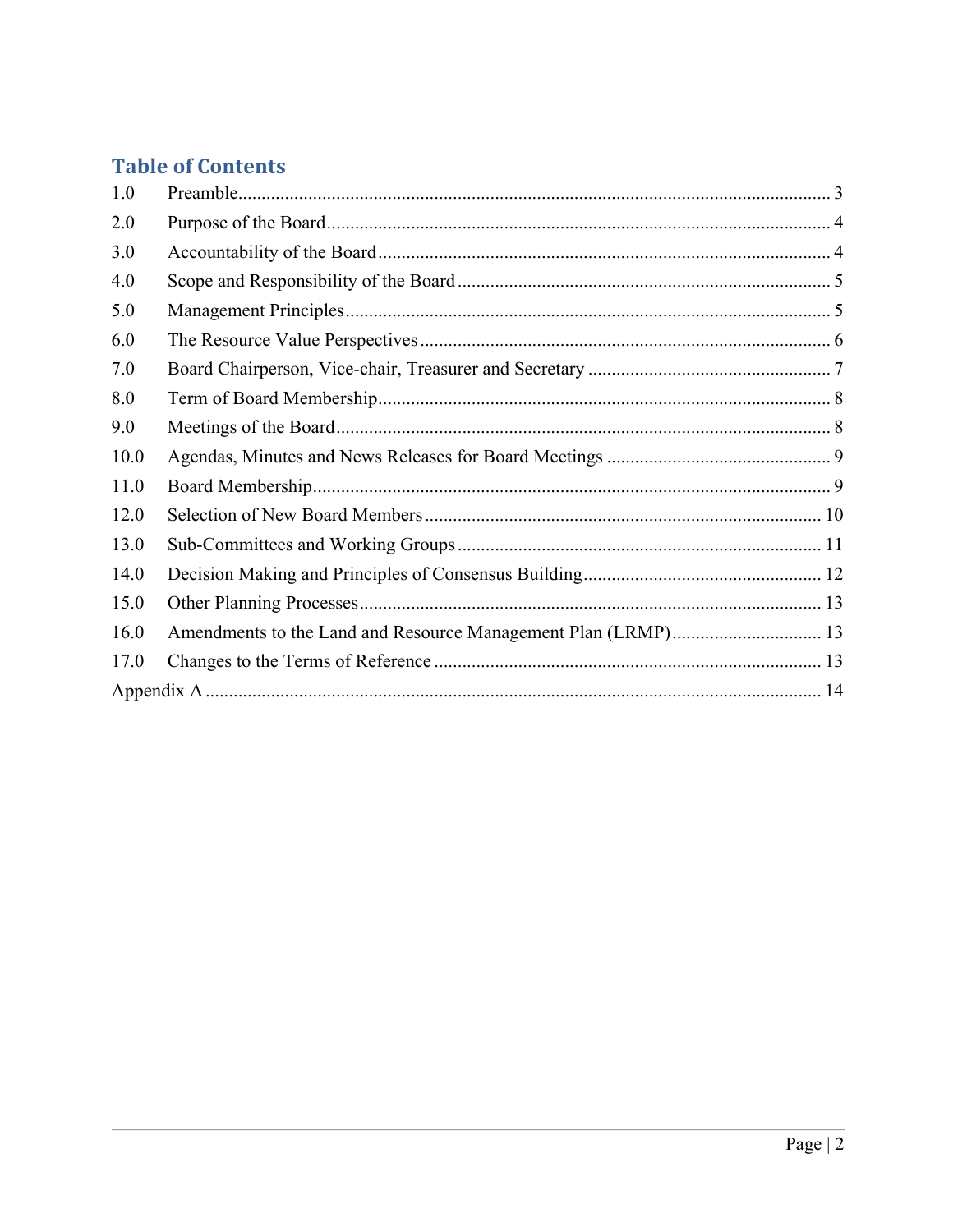## **1.0 Preamble**

In the early 1990's, the **Bulkley Valley Community Resources Board** (CRB) was established as a result of the cooperative efforts of the staff of Bulkley Forest District Office of the Ministry of Forests and members of the community residing in the Bulkley Forest District. The first CRB completed the Bulkley Land Resource Management Plan (LRMP) in March 1998. A new Board (the "Board") was subsequently formed in 1999. The Board developed its own terms of reference that was consistent with the previous terms of reference. The last revision to the Boards' terms of reference was completed in 2003 and signed off by local government representatives.

The Terms of Reference were consistent with the spirit and intent of the *Bulkley Valley Community Resources Board Agreement* of October 11, 1991. This document, also called *The Hilltop Agreement*, produced the following two introductory statements:

"It is agreed that good decisions about the use and management of the resources of the Bulkley Forest District (the District, as defined by the Boundaries of the Bulkley TSA) will be reached through processes which genuinely reflect the wishes of the residents. Such decisions should reflect fully all cultural, economic, ecological and spiritual values which members of the community attach to alternative ways such resources might be managed and used, and the course of action adopted should optimize values to the community and the Province."

"Processes which most fully represent the wishes of the District residents can be best achieved through the functioning of a Board composed of individuals who reflect the range of resource value perspectives of members of the affected community. Through the interaction of Board members who reflect these different value perspectives, consensus can be reached through accommodations which balance the values of the members and produce agreements which optimize values to the community as a whole, within the context of the needs of all British Columbians".

The Terms of Reference (updated to January 8, 2003) combined text from:

- the original *1991 Hilltop Agreement*;
- the 1994 BVCRB, Rules of Operation; and
- the *1998 LRMP CRB , Terms of Reference*.

As such, the Terms of Reference has guided the **Bulkley Valley Community Resources Board** in its operations and its roles as defined by the document. Since 2003, however, a number of changes to the structure and responsibilities of government agencies have occurred. As well, key sections of the BVCRB Terms of Reference are no longer consistent with current government policies and practices, prompting the Board to undertake this major update in 2015.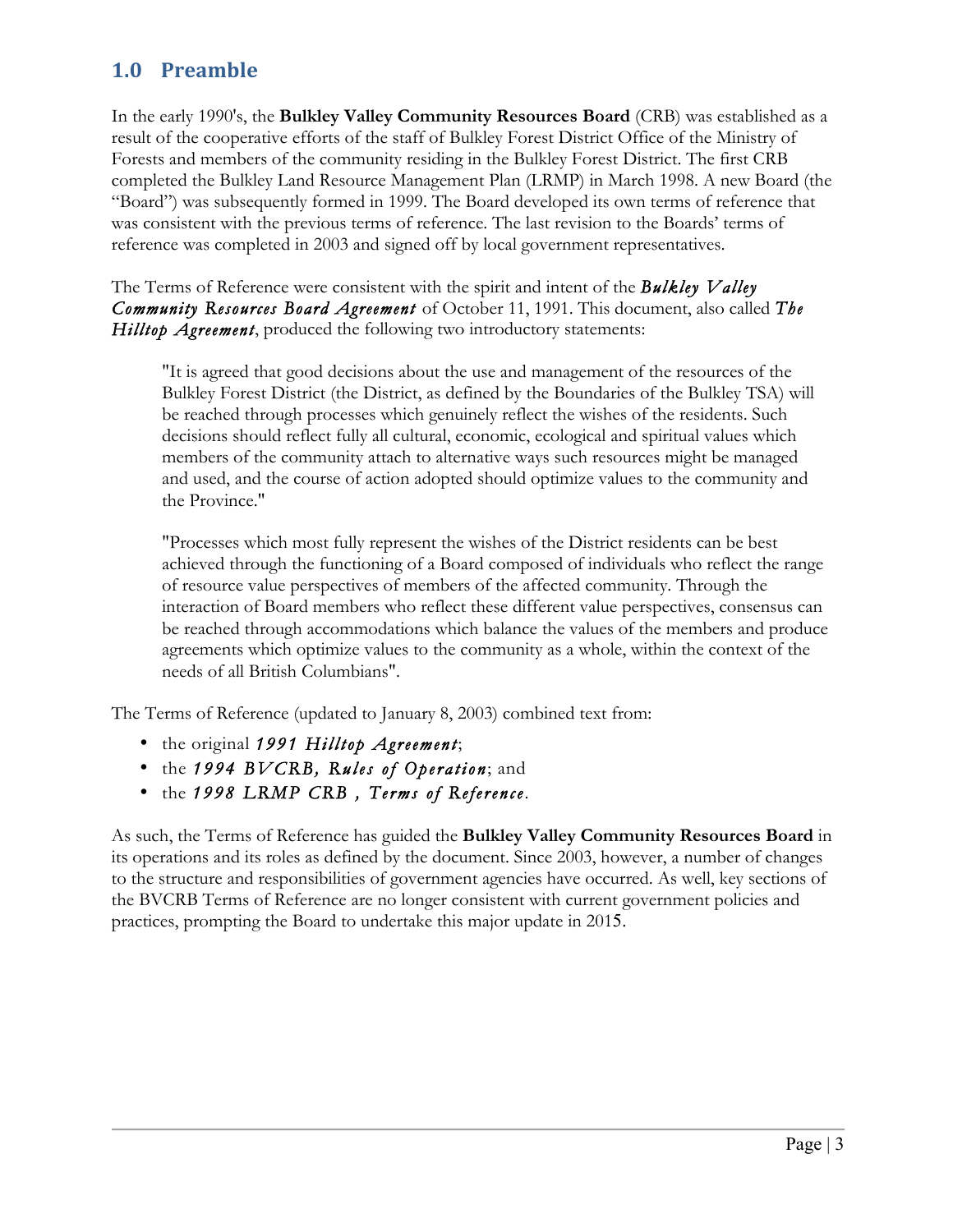## **2.0 Purpose of the Board**

#### **The purpose of the Board is to**:

- a) Advise government regarding ecologically responsible management of all resources to guarantee long-term resource sustainability and enable communities to maintain their quality of life without compromising the needs of future generations. Implicit in the concept of long-term resource sustainability is the maintenance of the natural biological diversity of the ecosystem (see Appendix A for definitions of sustainability and biological diversity);
- b) Represent the range of value perspectives of the community to guide land-use decisions, with the aid of technical information supplied by the appropriate government agencies and other individuals and organizations as deemed necessary;
- c) Provide advice and comment on other resource issues on crown land that relate to the environmental, social and economic well being of the community when, in the opinion of the Board, such advice and comment is warranted;
- d) Conduct reviews and provide comment on agency referrals that propose development on crown lands in the Bulkley Timber Supply Area (TSA) that may have an impact on LRMP objectives and/or have significant community interests to ensure they provide the most benefits possible to the residents of the Bulkley TSA;
- e) Cooperate with provincial government agencies/committees and local initiatives in monitoring the implementation and effectiveness of the Bulkley LRMP and participate in any follow-up action that would affect strategic plans;
- f) Act as the vehicle for public input on issues arising from the LRMP and public land resource use; and to
- g) Cooperatively develop the review, with appropriate agencies, of any proposed changes to the LRMP.

#### **3.0 Accountability of the Board**

- a) The Board is accountable to the residents of the Bulkley TSA.
- b) In fulfilling its monitoring role, and when undertaking significant projects, the Board will consult with the community. The consultations will take the form of public meetings, special meetings, participation on sub-committees, and receiving written advice, suggestions, or information from the public. The Board will maintain a 2-year work plan (Appendix B) to be available for public review and comment. The Board will maintain a public website (bvcrb.ca) and Facebook page. In addition, all meetings of the Board will be open to the public, except, when the nature of the discussions requires meetings in camera.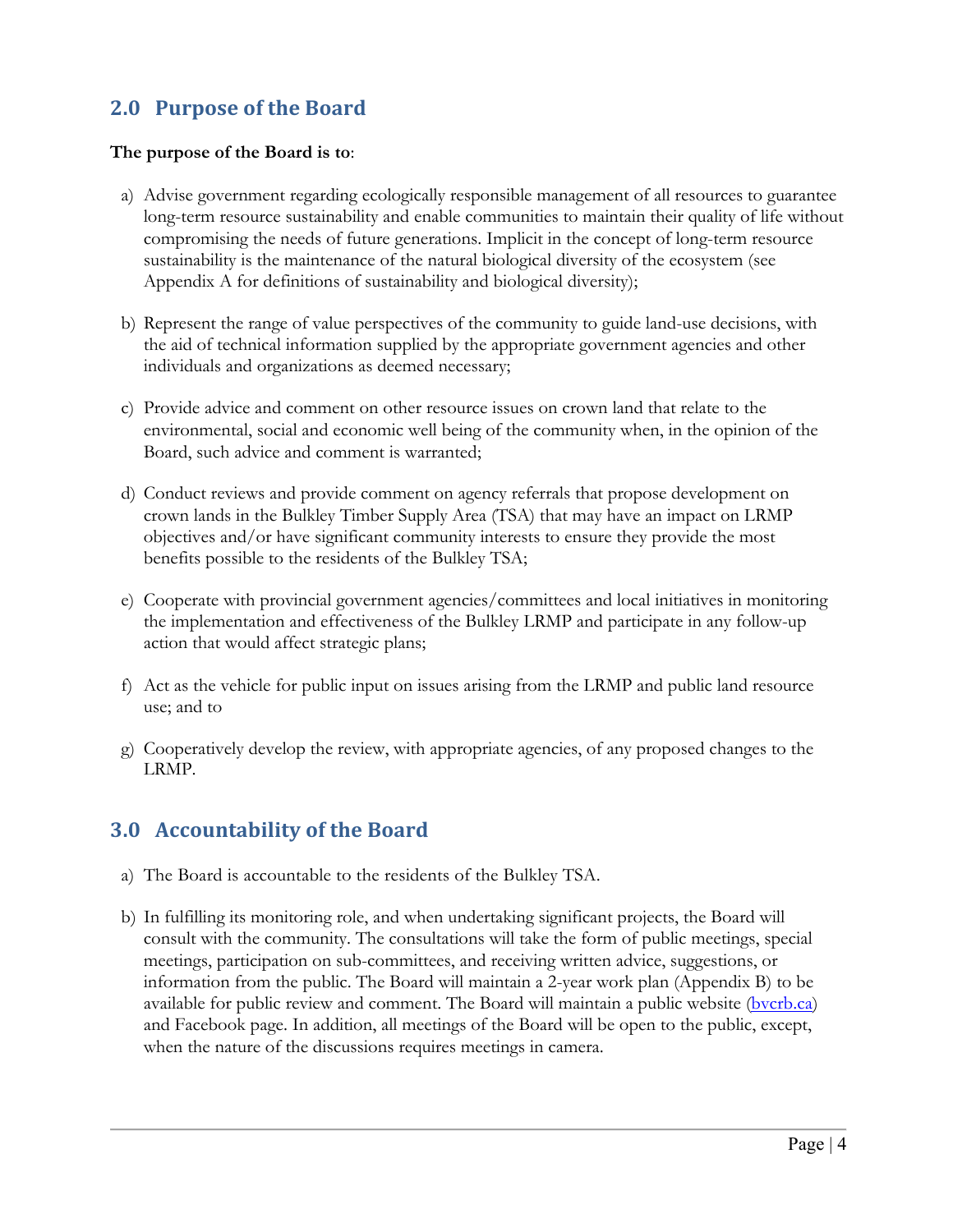- c) The Board will maintain open lines of communication with representatives of the community and local First Nations to gain an understanding of their interests and concerns regarding the resources of the Bulkley TSA and the implementation of the LRMP.
- d) All information used by the Board, and all technical analyses provided by the Provincial agencies will be available to the general public.

## **4.0 Scope and Responsibility of the Board**

The Board will:

- a) Deal primarily with issues of integrated land-use, as they relate to the LRMP for the Bulkley Timber Supply Area (TSA), (See Map in Appendix A);
- b) Keep informed of LRMP monitoring work in the TSA and participate as much as possible in all steps of the LRMP monitoring and evaluation processes;
- c) Provide all government agencies with a reliable reflection of the **range of value perspectives** of the community with respect to resource use planning and development proposals within the TSA;
- d) Consult with the public when developing the Board's work plan and through appropriate mechanisms when actively involved in LRMP monitoring and resource planning;
- e) Cooperate with First Nations, Government agencies, and community interest groups in addressing other (Social, Economic and Environmental) land-use issues; and
- f) Monitor forest stewardship plans and amendments to ensure consistency with the LRMP.

## **5.0 Management Principles**

All activities and recommendations made by the Board will take into account the following management principles:

- a) Development should be sustainable and enable people of the community to maintain their quality of life without compromising the needs of future generations;
- b) All resource activities should be ecologically responsible and will be managed to ensure biological diversity at the landscape unit level, defined by the LRMP and the Landscape Unit Plans (LUPs);
- c) Economic, cultural, social and general well being of people and communities should be the aim of managing our natural resources. Land uses on Provincial Lands in the Bulkley TSA should be balanced, so as to provide the most long-term benefits possible to the people of the TSA while recognizing the needs of the people, (both present and future generations) of the province as a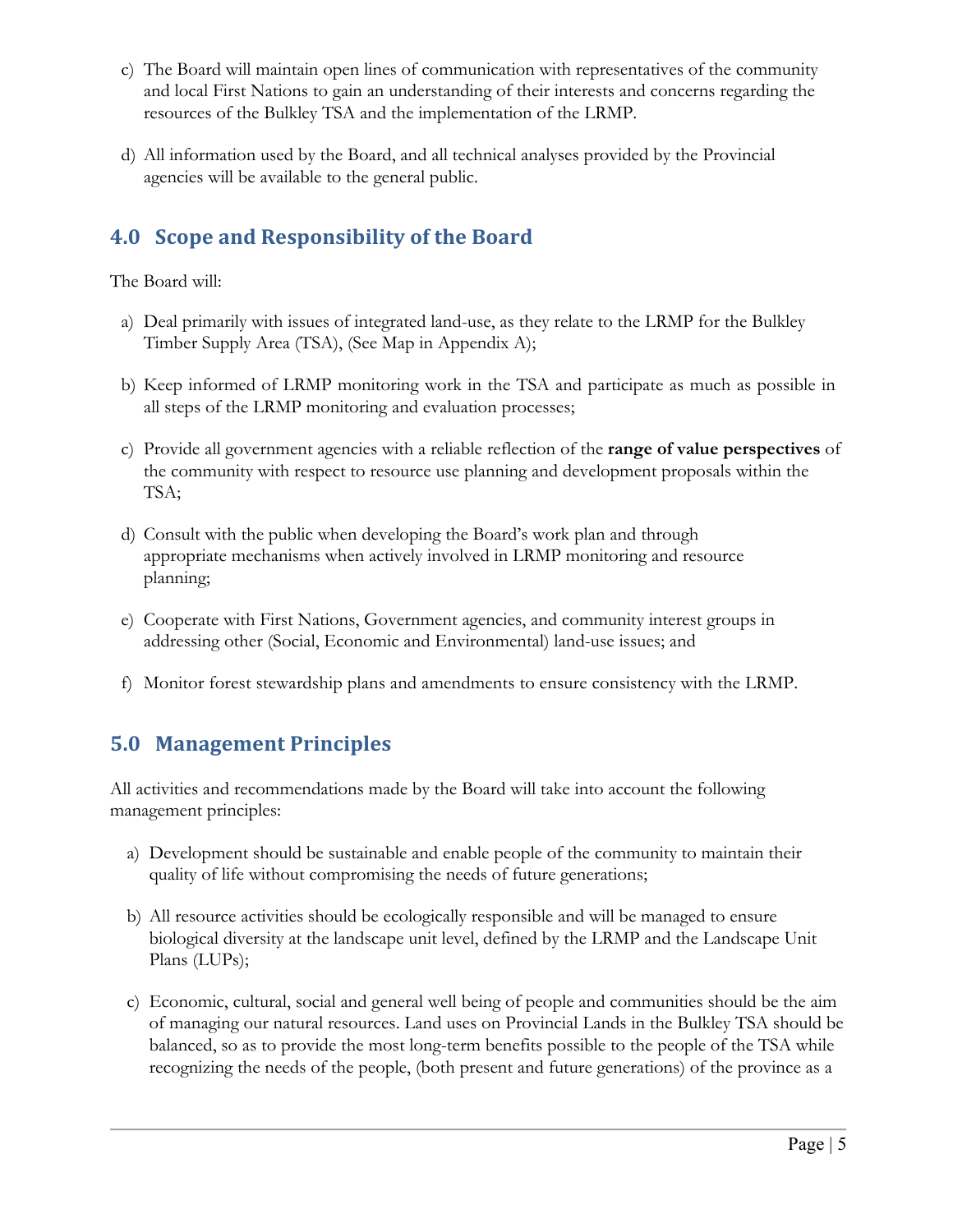whole. The balance of land use zonations as defined by the LRMP, and LUPs should be maintained;

- d) The function of the resources expert is to provide reliable estimates of the physical, biological and economic consequences of alternative activities, including assessment of the uncertainties in such estimates. Whether the consequences of such activities are desirable or undesirable is a value judgement. In a democratic society the value judgement of the expert merits no greater weight than the judgement of the layperson;
- e) Renewable resources include not only the timber, fish, wildlife that are harvested, and the plants on which grazing animals forage, but also the soil, water, and other naturally occurring aquatic and land-based organisms;
- f) Maintain the long-term sustained yield of renewable resources. Human activities and use should not impair the capability of the resource base to provide a specified yield of resource products in perpetuity;
- g) Biological diversity "is crucial to conserving renewable natural resource and to maintaining the long-term health of ecological systems." Therefore, use of crown lands should be compatible with the maintenance of Biological Diversity (Appendix A);
- h) Planning for the use of forest land resources should take uncertainties into account; and
- i) Uncertainty will always exist, and will continue to challenge how best to plan forestland resources and long-term sustainability.

#### **6.0 The Resource Value Perspectives**

The Bulkley Valley Community Resources Board Agreement of October 11, 1991, embodied the concept of resource value perspectives on forestland. The list of perspectives is intended to encompass the full range of community perspectives, and is intended to guide the Nominees, assisted by the Selection Committee, in the composition of the Board. Accordingly, the Board will ensure that such perspectives continue to be suitably represented on the Board. It is not the intention to have each or any value perspective represented by a single board member. Quite likely, certain value perspectives will be held principally by some board members (albeit at different levels of zeal), and not by other board members. As well, all board members will be expected have a genuine respect, if not value, for all resource perspectives.

The resource value perspectives are contained in the following list:

- a) Applies particular value to **timber production**;
- b) Attaches particular value to **timber production by small operators**;
- c) Favours the maintenance of **ecosystem integrity** through principles of ecologically based management;
- d) Attaches particular value to the preservation of **large tracts of wilderness** with limited access;
- e) Favours management of forestland resources to maintain habitat of hunted animal species and aesthetic quality of **hunting** environment;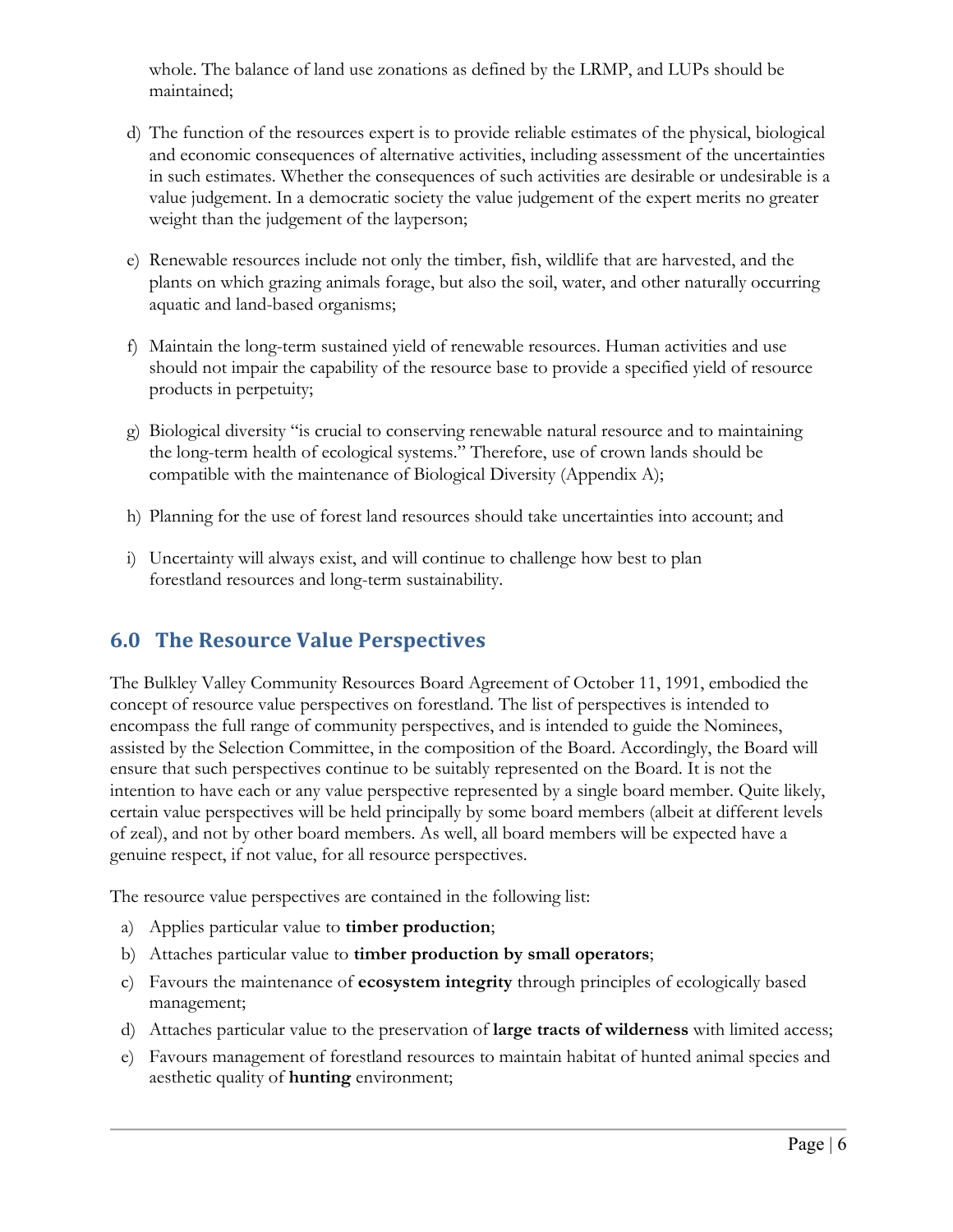- f) Favours management of forestland resources to maintain populations of animals subject to **trapping**;
- g) Favours management of forestland resources so as to maintain quality of **fish habitat** and **aesthetic quality of fishing environment**;
- h) Attaches particular significance to a **subsistence lifestyle and spiritual values**;
- i) Favours maintaining features of forestland resources that attract **tourists**;
- j) Favours maintaining water quality for **agriculture** as well as access to and quality of grazing on forestland;
- k) Favours management to enhance **recreation access and recreation facilities** with minimum activity restrictions;
- l) Desires to preserve access to forestlands for **mineral exploration and development**;
- m) **Dependent on commercial uses of forestland** and perceives such uses as essential to secondary commercial activity;
- n) Supports **application of advanced technology** to management and uses of resources in order to improve upon nature;
- o) Favours preservation of **aesthetic features** of forestlands including landscapes and localized natural attributes;
- p) Favours preservation of **historical and cultural features** of forestlands;
- q) Particularly values **motorized recreational activities** and the maintenance of access by motorized recreational transportation methods; and
- r) Particularly values **non-motorized recreational activities** and access to areas where this use predominates.

## **7.0 Board Chairperson, Vice-chair, Treasurer and Secretary**

- a) The Board will select a **Chairperson** who will conduct the meetings of the Board, set the agendas for the meetings and have the minutes approved by the Board.
- b) The Chairperson has the same status as other board members and may express his/her opinion on matters under discussion.
- c) The Chairperson is responsible to ensure that meetings are run on a timely and efficient basis. The Chairperson must be prepared to intervene, should discussions become off topic or confrontational. The Chairperson will encourage members and sub-committees to prepare concise presentations on a prompt basis.
- d) The Chairperson of the Board will deal directly with issues arising from these terms of reference. Operational matters, such as participation in monitoring and land use planning, providing comment or requesting technical information and analysis of plans, will be communicated by the Chairperson of the Board, or his/her delegate, to the appropriate agency representative.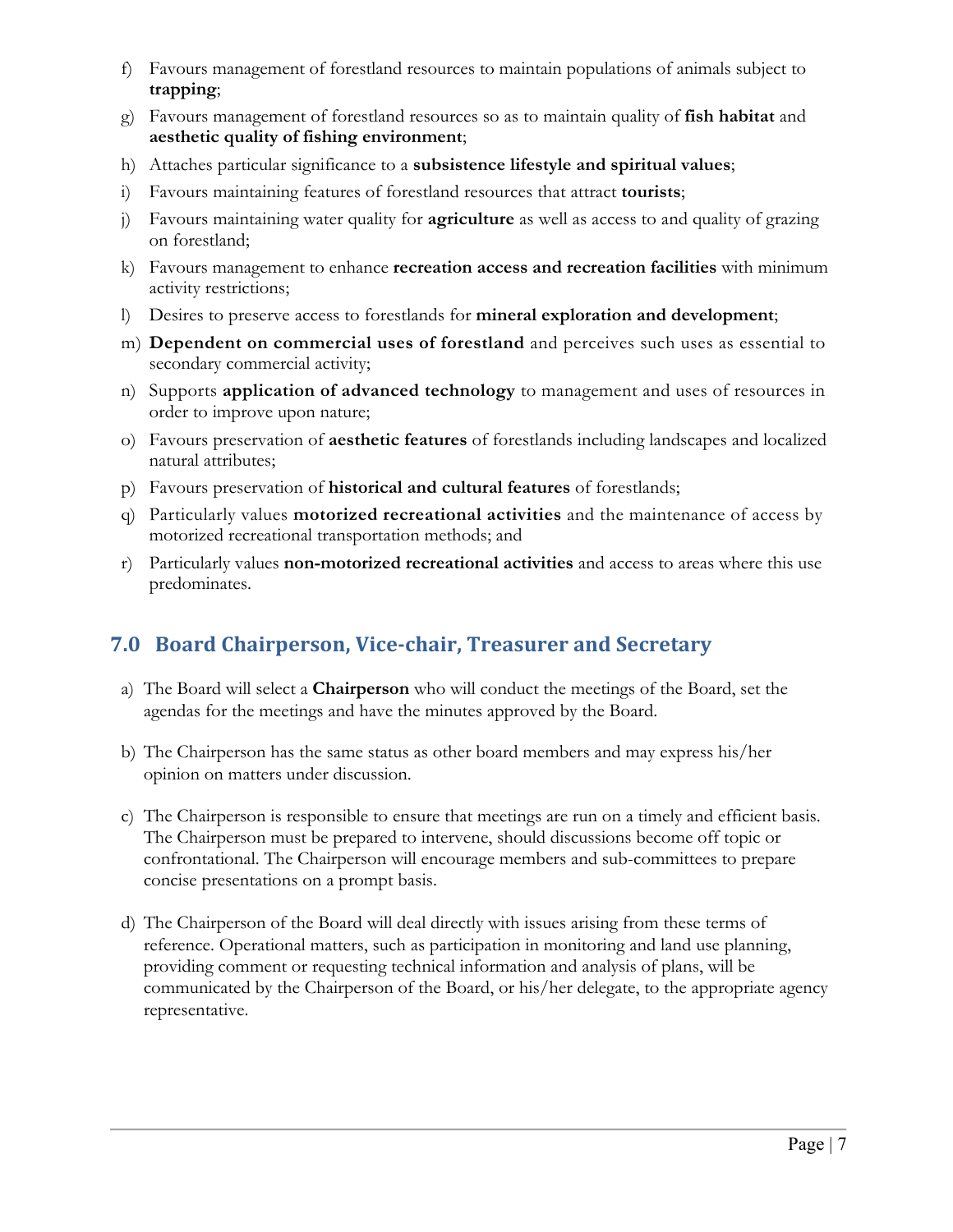- e) If the performance of the Chairperson is unsatisfactory to not less than six (6) board members, the Chairperson may be removed from office and a new Chairperson selected.
- f) The Board will also select a **Vice-Chair** who will assume the responsibilities of the Chairperson in his/her absence.
- g) Selection of a Chairperson and Vice-Chairperson shall take place in September of each year. The **Treasurer** will be appointed by the Board at a regular meeting and will be responsible for fundraising, financial planning and budgeting, bank account maintenance, record keeping and general financial oversight. The Treasurer must report on activity associated with these responsibilities on a regular basis to the Board.
- h) The **Secretary** will be appointed (at the previous meeting) to record the minutes for each Board meeting. The secretary is responsible to forward draft minutes to all board members (regardless of attendance) within 2 weeks of the meeting. The minutes will be approved at the subsequent Board meeting after any errors and omissions have been corrected.

#### **8.0 Term of Board Membership**

- a) The term of Board membership will be three (3) years for new members. Normally, the term of Board membership shall begin in September of each year.
- b) In order to maintain continuity, the terms of Board membership will be staggered. (See Appendix D for Board membership and term schedule.)
- c) Board members who have completed their term on the Board shall be eligible for re- nomination to the Board for a limited term of one (1) to three (3) years.

#### **9.0 Meetings of the Board**

- a) The meetings of the Board shall be open to the public, except when, because of the nature of the discussions, the Board requires meeting in-camera.
- b) Any individual or group wishing to appear before the Board, or to make a presentation to the Board, may do so by contacting the Chairperson of the Board and asking to be put on the agenda. They must state the purpose of their appearance and submit any written material they wish to present for inclusion with the agenda. The Chairperson will decide upon when the party wishing to make a presentation will be scheduled to appear. The Board can decide to not allow an appearance before the Board if the Board determines that the issue in question is not within the Board's responsibility. If the Chairperson is of the opinion that a party should not appear before the Board, the agreement of the Board that the party should not be allowed to present must be obtained at the next Board meeting.
- c) The Board will advertise the date and time of its meetings and indicate in such advertisements which meetings will be held in-camera.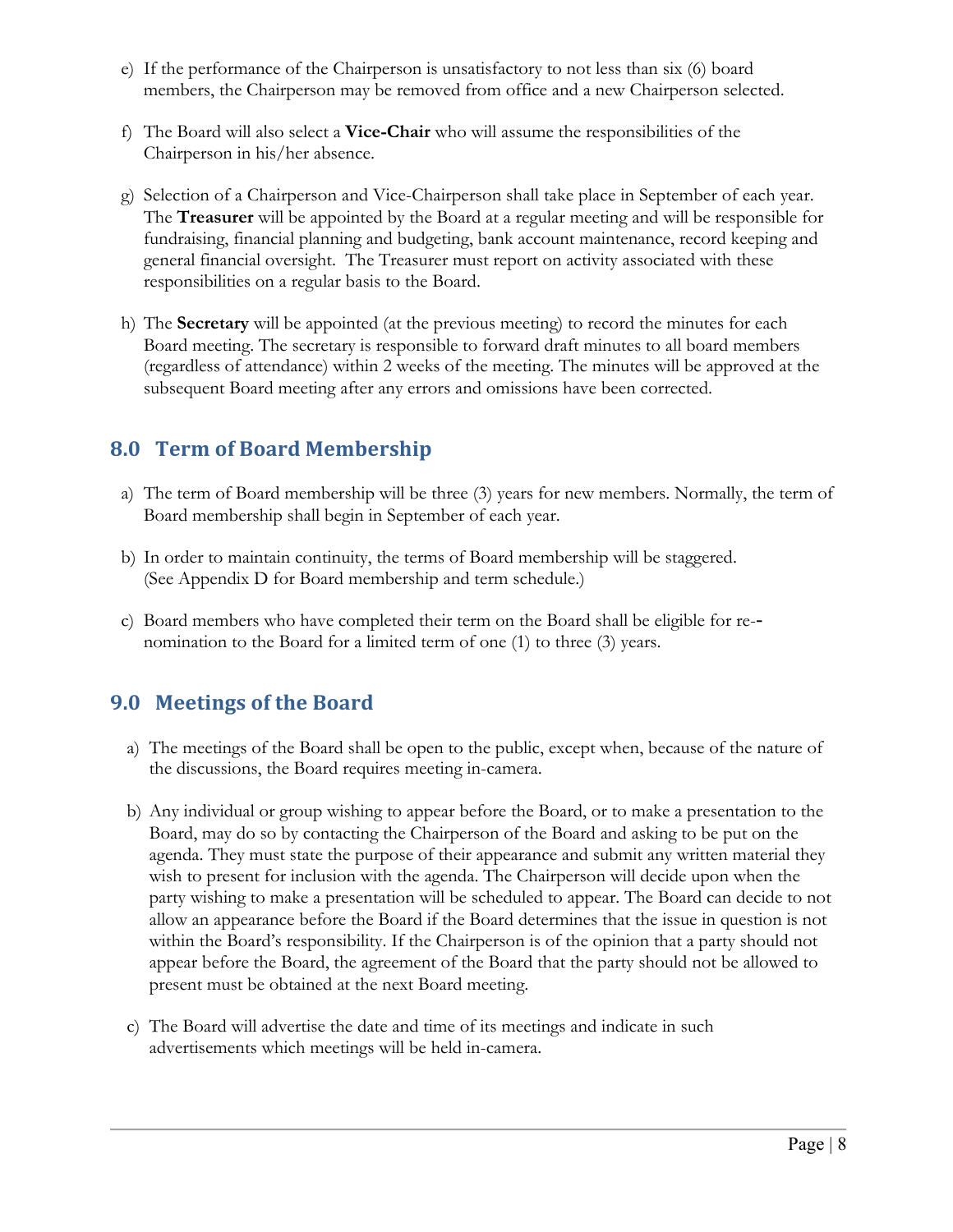- d) A quorum of the Board shall be two-thirds of its members.
- e) Meetings will be held on a monthly basis or as deemed necessary by the Board.

#### **10.0 Agendas, Minutes and News Releases for Board Meetings**

- a) Agendas for Board meetings shall be finalized and made available to Board members not less than three (3) full days prior to the meeting and shall contain copies of correspondence, minutes, action items, reports and such information as is necessary for Board members to make informed decisions.
- b) Items not on the agenda may be brought to the attention of the Board but may not be discussed in any detail or decided upon till the following meeting unless decided otherwise by consensus.
- c) Board members wishing to have items placed on the agenda may do so by notifying the Chairperson of the Board at least two (2) days prior to the finalizing of the agenda and by submitting any pertinent documentation in support of the items to be discussed.
- d) As a general rule, the Chairperson of the Board, or their designate, shall be responsible for news releases and responding to media questions, bearing in mind the Principles of Consensus and Decision Making outlined in Section 14.0.
- e) Agendas, minutes as well as the Terms of Reference, Board Member contact information, and general Correspondence, will be signed by the Board chair, and be posted on the Internet for public review by the web-site coordinator. The web-site address is www.bvcrb.ca.

#### **11.0 Board Membership**

- a) The Board will consist of twelve (12) members.
- b) Board members will attend all meetings of the Board or, if unable to attend a particular meeting, will inform the Chairperson or other responsible person.
- c) In order to function properly, members of the Board must be willing to come to the scheduled meetings fully prepared to discuss existing and new items.
- d) Board members should become informed about the resource base of the Bulkley TSA, its potentials, and the physical, biological, social and economic consequences of alternative patterns of resources management and use so as to be able to make well informed judgments of what will best serve the public interest. This will entail the study of relevant reports and participation in a majority of Board meetings and periodic public meetings.
- e) A functioning Community Resources Board should produce efficiencies in sustainable resource management and improved operational results in the field, thus, making the time commitment worthwhile.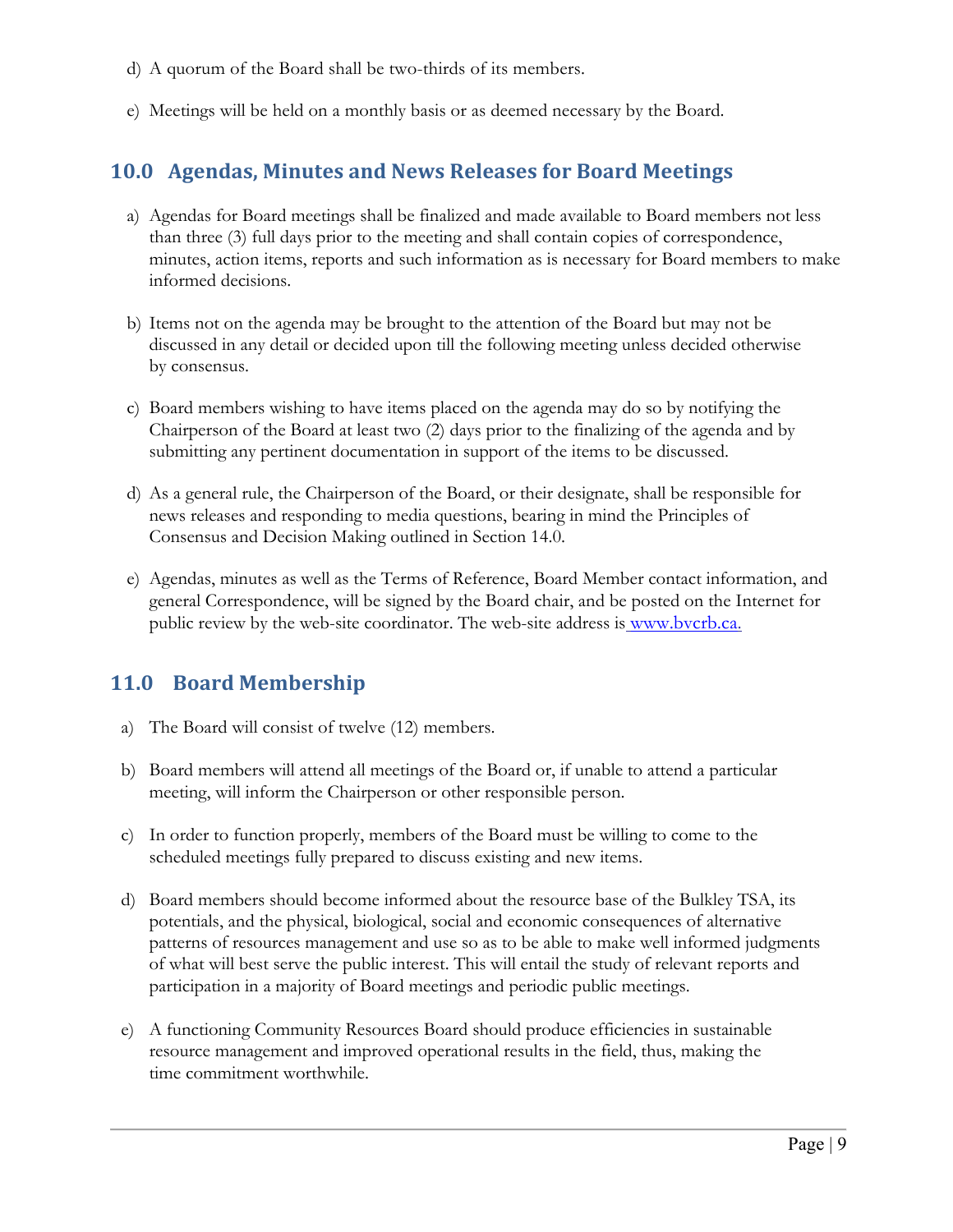- f) Board members will:
	- 1. attempt to keep informed of resource activities in the TSA and identify issues and concerns affecting resource management;
	- 2. provide the Chairperson with agenda topics (including a written summary of the agenda topic, by electronic submission) one week prior to the Board meeting;
	- 3. present issues and concerns to the Board in an appropriate format; and
	- 4. help decide on mutually agreeable solutions to the issues and concerns presented.
- g) If, in the opinion of the Chairperson or other members of the Board, a Board member is not adequately performing the expected duties, the Board Chairperson will meet with that Board member to attempt to achieve agreement on what is required to effect subsequent satisfactory involvement of that Board member. Should this not result in an improvement on the part of that Board member, the Chairperson will recommend to the Board removal of that member from the Board. If two-thirds or more of the members of the Board concur, that member will be removed from the Board.
- h) The meeting minutes shall record members as *present, absent* and *excused.* If a Board member is absent from three (3) consecutive Board meetings, or five (5) meetings between September and June, without good cause, the member may be removed from the Board.
- i) If it is necessary to replace Board members, the chosen means will be consistent with maintaining the full range of value perspectives.
- j) If a Board member wishes a leave of absence, an agreement for a suitable replacement for the period of absence could be made, if the replacement of that person is agreeable to the majority of the Board.

#### **12.0 Selection of New Board Members**

The following procedure applies when a vacancy occurs or when the regular terms of Board members are complete:

- a) A Standing Selection Committee (Committee) of three or more past Board members will be responsible for the selection of new Board members;
- b) Once established by the Board, the Committee will be responsible to maintain an active list of committee members who will be assigned to annually fill Board vacancies, normally beginning in September. The Committee will keep the Board regularly informed of its progress;
- c) The Committee will seek nominations from the community. Any member of the community may nominate a person for Board membership;
- d) Each nominee shall complete a Nomination Form similar to that used in the initial selection of Board members in November-December, 1991;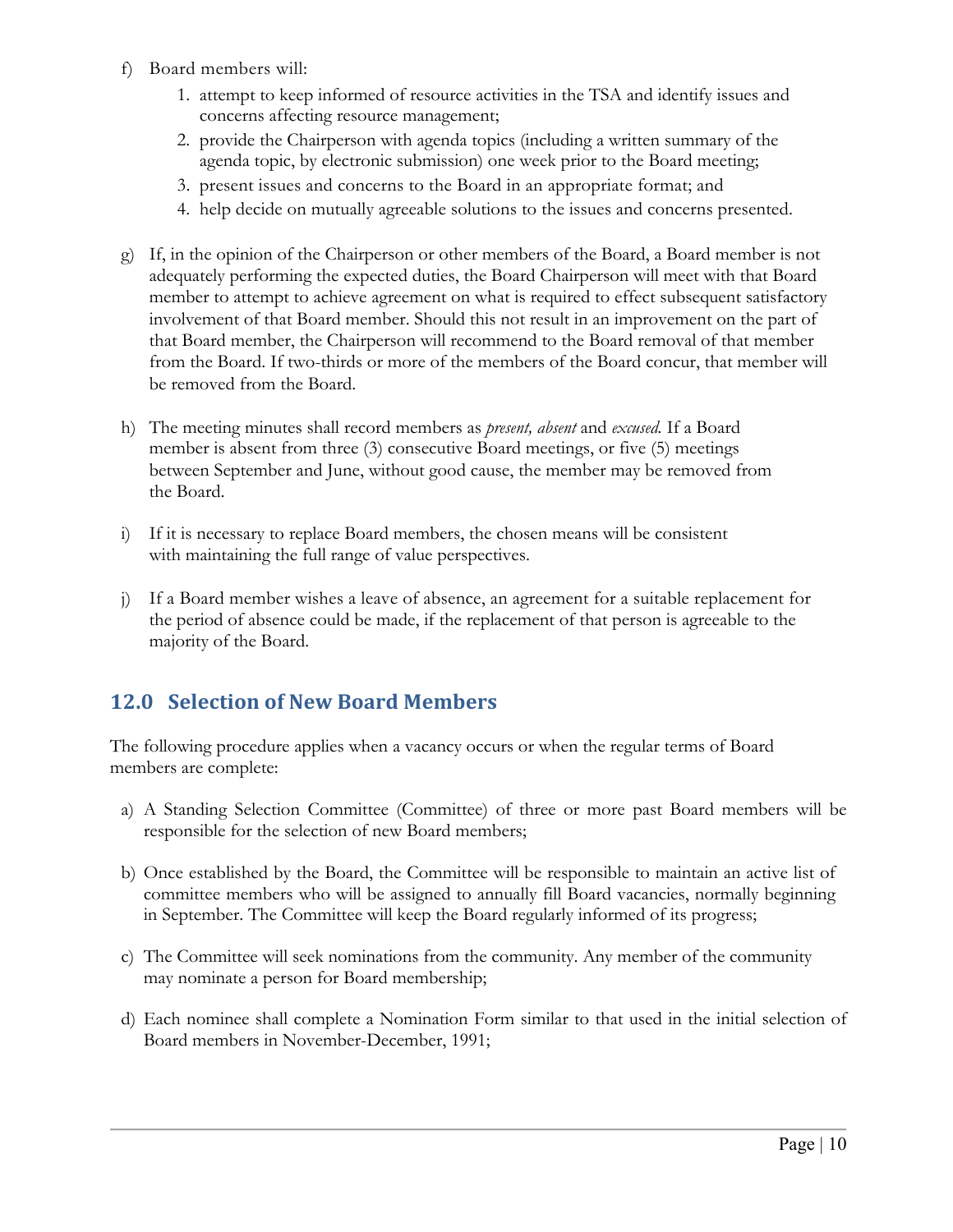- e) As deemed necessary, a meeting of all nominees shall be convened and each nominee shall be afforded an opportunity to speak in support of his/her nomination;
- f) The Committee using the consensus approach shall select the required number of members to sit on the Board;
- g) The Committee shall ensure that the full range of value perspectives will be represented on the Board; and
- h) In addition to ensuring the full range of value perspectives are represented on the new board,
- i) The Committee shall consider the following as well, so as to ensure the composition of the Board is indeed reflective of the Bulkley Valley community at large:
	- 1. The professional, vocational, community, cultural or business background of existing board members and the proposed nominees;
	- 2. Demographic considerations such as gender balance and age;
	- 3. Geographic location of residence in the Bulkley TSA;
	- 4. The extent to which the nominee's support by other nominees and existing board members is broad-based in terms of the full range of value perspectives;
	- 5. Canadian citizenship; and
	- 6. Such other factors that the Committee may determine.

#### **13.0 Sub-Committees and Working Groups**

- a) The Board may set up sub-committees. Membership on sub-committees is not restricted to Board members. The Chairperson of a sub-committee shall be a member of the Bulkley Valley Community Resources Board. Each Sub-committee must have a designated spokesperson to represent their issues.
- b) Any reports, briefs, information or advice generated by sub-committees and working groups shall be considered advisory to the Board only. The Board will discuss issues raised by subcommittees and adopt such items as it deems appropriate.
- c) Each Board Sub-committee will prepare an update of their activities to be presented to the entire Board. Any items needing further resolution beyond the sub-committee level may be brought forward to the Board.
- d) In order to obtain advice from the community on specific issues, the Board may appoint Working Groups. Membership on Working Groups can be drawn from the community at large.
- e) An annual plan and schedules of each sub-committee and working group's activities will be produced as needed. Major projects will be listed in the Board's work plan in Appendix B.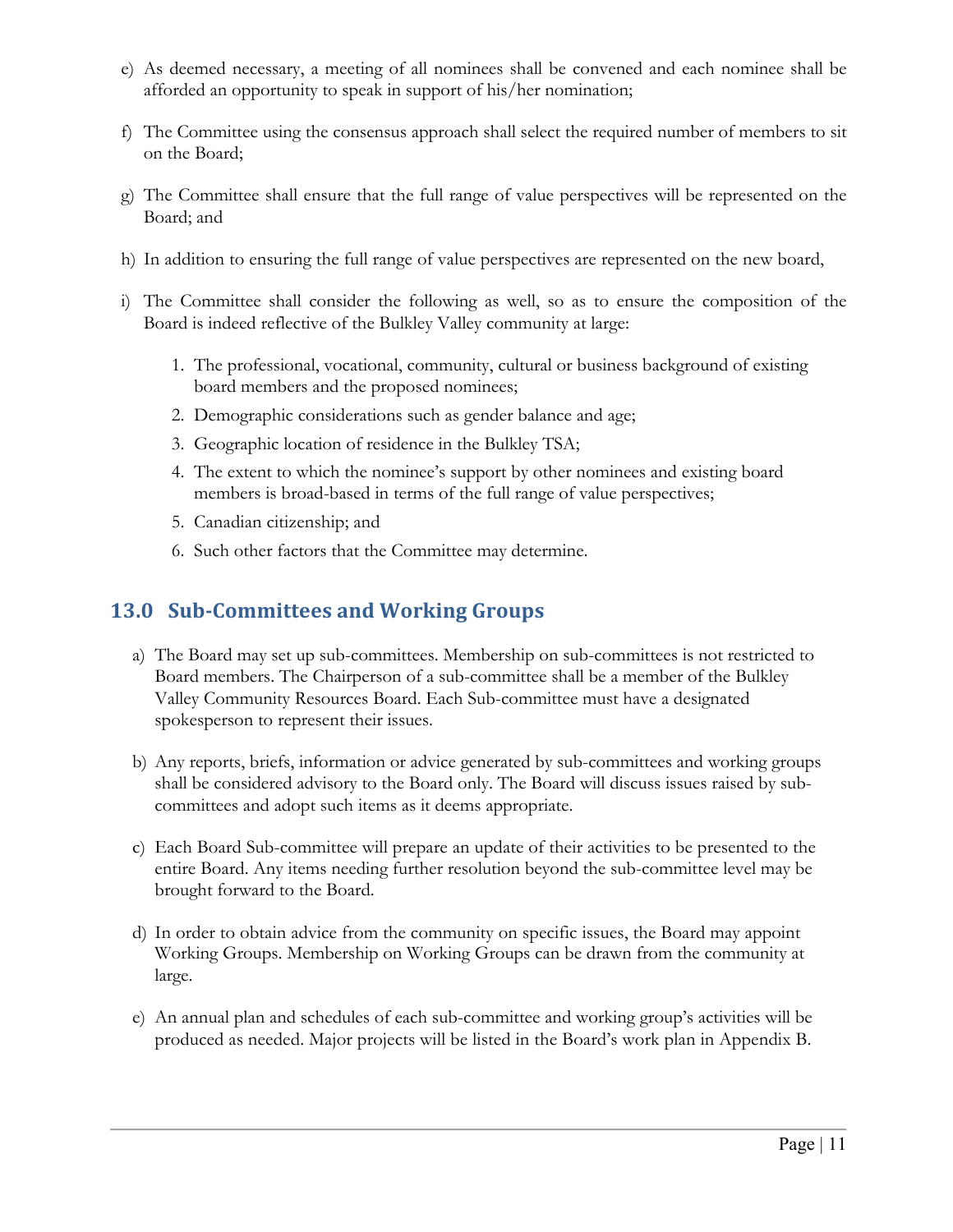## **14.0 Decision Making and Principles of Consensus Building**

The Board will strive to arrive at decisions by consensus.

It is important that all Board members be familiar with, and subscribe to, certain basic elements that are important in developing consensus on difficult and complex issues. The following principles will apply to the process of consensus:

- a) The purpose of the negotiations is to agree;
- b) Board members agree to act in "good faith" in all aspects of the negotiations;
- c) Board members accept the concerns and goals of others as legitimate;
- d) The focus will be on interests and concerns rather than on positions and demands;
- e) Board members commit to fully explore issues, searching for solutions in a problem-solving atmosphere; and
- f) Board members shall faithfully endeavour to reach decisions which best serve the welfare of the community rather than the welfare of a particular organization or group.

**Consensus is defined as general agreement by all Board members or lack of expressed objection by any Board members.** The aim is to reach consensus on recommendations relating to all issues addressed by the Board. The Minutes of a meeting will be presented at the following meeting giving Board members an opportunity to reaffirm the consensus previously reached. If the Board is unable to achieve consensus on specific issues or planning options the following process will be followed:

- a) The dissenting Board member(s) will pinpoint the area of disagreement so that the exact nature of the disagreement can be determined (i.e. is it a difference over wording or is it a more substantive disagreement on a matter of principle?);
- b) The secretary will note the details of the disagreement in the minutes and will read them back to ensure correctness;
- c) If it is a matter of wording, the chairperson will entertain different wording proposals to determine if consensus can be reached;
- d) If it is a matter of principle:
	- 1. The dissenting Board member(s) will be asked to prepare a written report as soon as possible outlining his/her differences with other Board members and the reasons for the disagreement;
	- 2. If possible, the report will contain an alternative to the position held by most Board members and background documentation to support that alternative;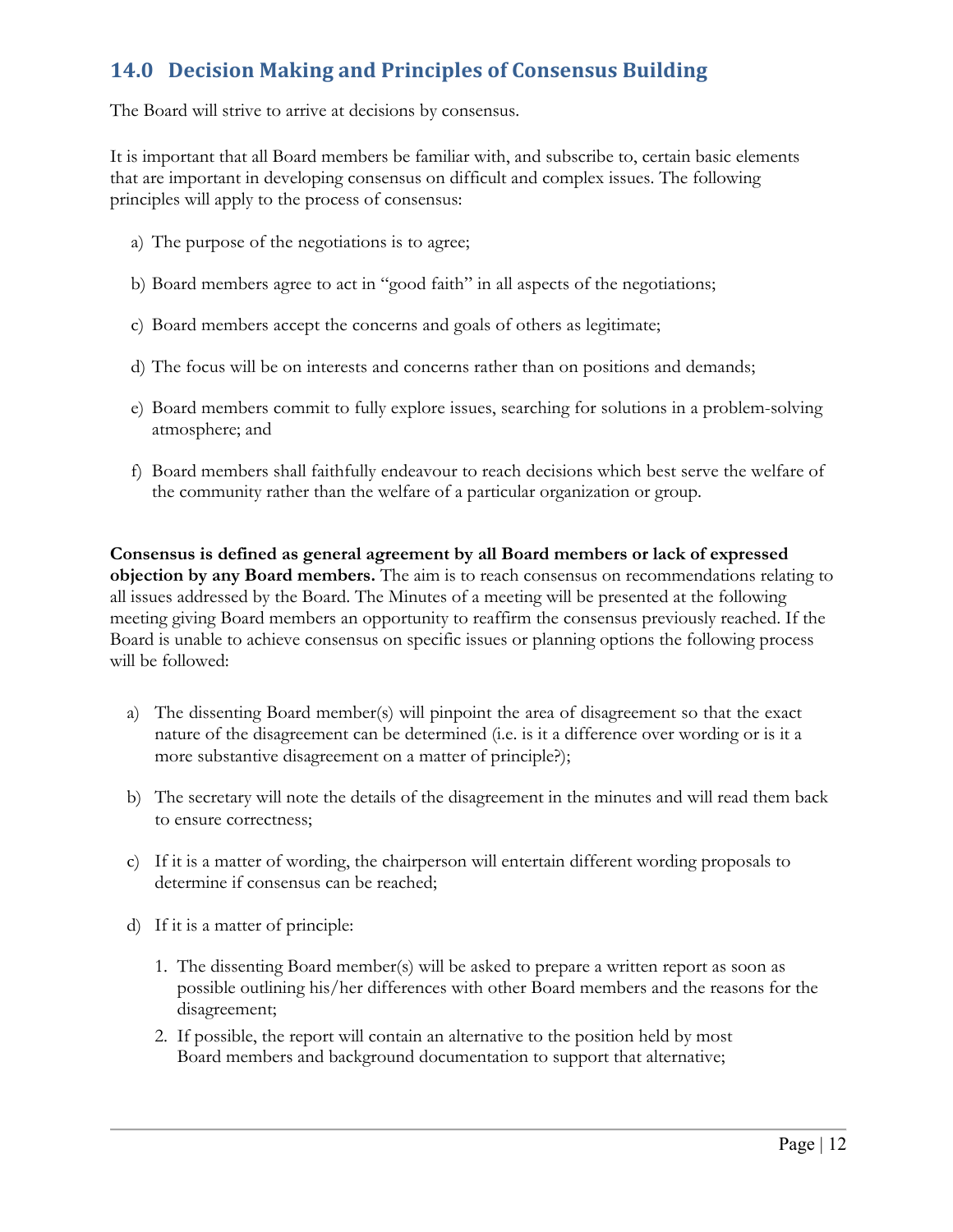- 3. The chairperson will again place the issue before the Board to determine if consensus can now be achieved; and
- 4. If, after the above, consensus is still not achieved, the following "fallback" procedure will apply:
	- i. A "Disputes Mediator", jointly agreed to by the Board will be asked to help resolve the differences;
	- ii. If, with the assistance of the Disputes Mediator, the differences are still not resolved, the matter will be resolved by a majority rule vote (being at least eight (8) members of the Board), and:
		- all details of the differences will be recorded in the minutes of the meetings. Also attached to the minutes will be the report submitted by the dissenting Board member(s);
		- that part of the issue in dispute will be recorded as having been settled by majority vote due to lack of consensus; and
		- where the issue involves the main planning options of a change to the existing, or a new LRMP, the report of the dissenting Board member(s) shall form part of the revised or new Plan.

#### **15.0 Other Planning Processes**

The Board recognizes that because of evolving government policy, other planning processes may occur and the Board will cooperate with the relevant planning bodies to ensure consistency and compatibility among plans. Draft plan options that arise from these other planning processes should be presented to the Board at early planning stages and before public review so the Board can evaluate how consistent these plans are with the Land and Resource Management Plan. If no compatible option can be found, the Board will recommend plan changes to the relevant group(s).

#### 16.0 Amendments to the Land and Resource Management Plan (LRMP)

- a) Special circumstances (for example: the changes resulting from forest fires, massive insect infestations, large-scale blowdown, drastic changes in wildlife habitat) may arise that require the LRMP to be altered. The appropriate government agencies will substantiate these circumstances or monitoring results and present the Board with the relevant information. The Board, in cooperation with the appropriate government agencies, will then recommend amendments to the Plan.
- b) No action contravening the Plan shall be taken until the Plan has been amended. If urgency is indicated, the Board will respond as quickly as possible.

## **17.0 Changes to the Terms of Reference**

a) If it is determined that the Terms of Reference can be improved by amendment, addition or deletion, the Board has the power to make such changes provided they are in keeping with the spirit and intent of the *Bulkley Valley Community Resources Board Agreement* of October